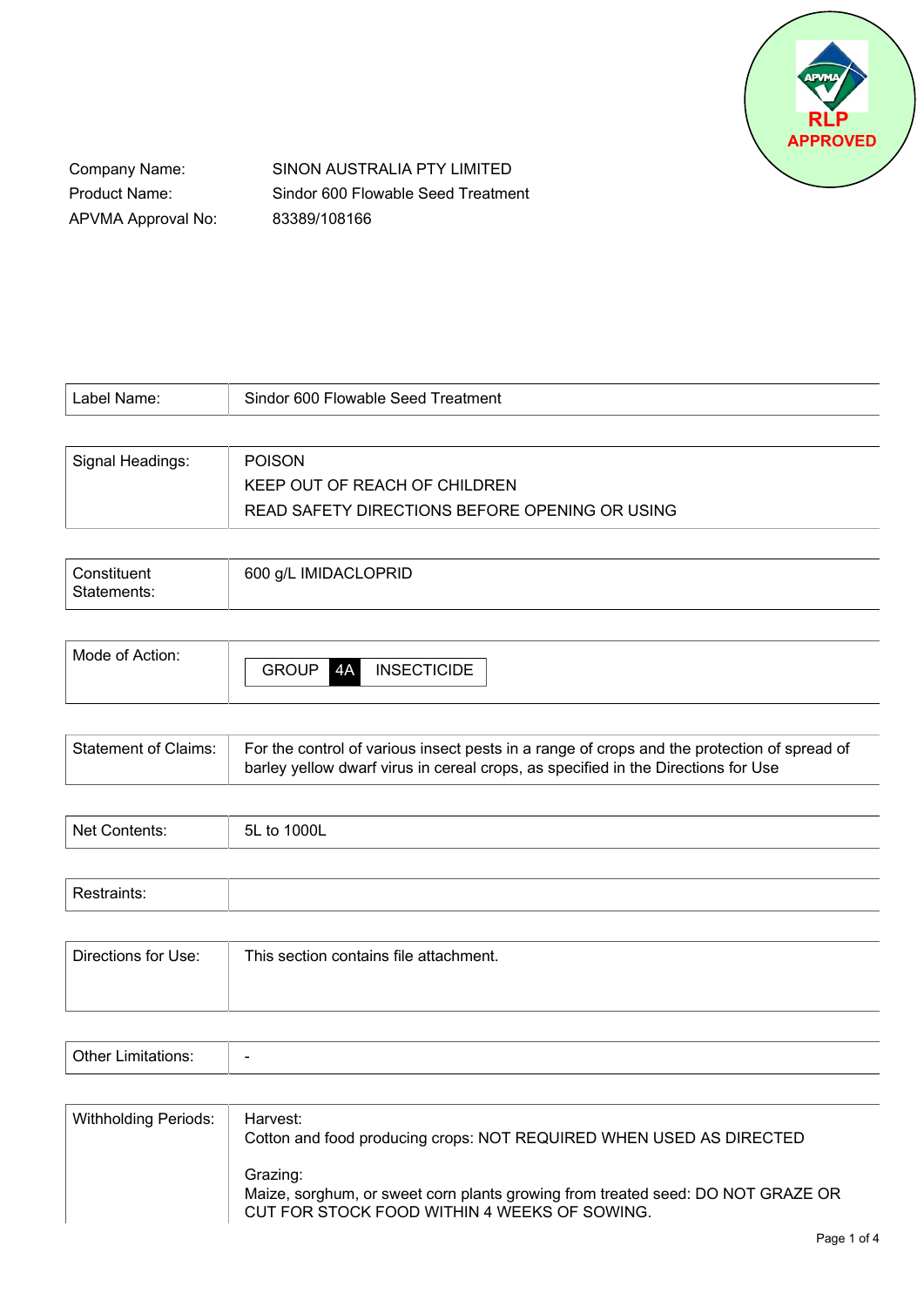T

| Trade Advice:                |                                                                                                                                                                                                                                                                                                                                                                                                                                                                                                                                                                                                                                                                                                                                                                                                                                                                                                                                                                                                                                                                                                                                                                                                                                                                                                                                                                                                                          |
|------------------------------|--------------------------------------------------------------------------------------------------------------------------------------------------------------------------------------------------------------------------------------------------------------------------------------------------------------------------------------------------------------------------------------------------------------------------------------------------------------------------------------------------------------------------------------------------------------------------------------------------------------------------------------------------------------------------------------------------------------------------------------------------------------------------------------------------------------------------------------------------------------------------------------------------------------------------------------------------------------------------------------------------------------------------------------------------------------------------------------------------------------------------------------------------------------------------------------------------------------------------------------------------------------------------------------------------------------------------------------------------------------------------------------------------------------------------|
|                              |                                                                                                                                                                                                                                                                                                                                                                                                                                                                                                                                                                                                                                                                                                                                                                                                                                                                                                                                                                                                                                                                                                                                                                                                                                                                                                                                                                                                                          |
| <b>General Instructions:</b> | Cotton<br>Mixing and seed treatment<br>Prior to pouring or pumping Sindor 600 Flowable Seed Treatment from the container, either<br>shake the container vigourously or operate pump by-pass to ensure thorough mixing of<br>the contents. Flowable formulations will settle over time. Add most of the water into the<br>mixing vat, followed by flowable fungicides (e.g. quintozene), coating agents (e.g. Peridam,<br>Nancret) and Sindor 600 Flowable Seed Treatment and stir until homogeneous. Then<br>add the emulsifiable liquid fungicide (e.g. Apron 200SL) slowly whilst stirring. Calibrate<br>commercial seed dressing equipment to ensure the seed throughput is mixed with the<br>correct dose of slurry seed dressing. Ensure the seed dressing mixture is applied to<br>the maximum number of seeds when initially applied to the seed. Retain seed in mixing<br>chamber until coverage on seed is good. Store treated seed under cover in cool, dry<br>conditions. Do not treat seed with poor viability. Do not store treated seed near foodstuffs or<br>where likely to prove hazardous to humans or animals.                                                                                                                                                                                                                                                                                        |
|                              | Forage and seed pasture, canola, forage brassicas, lupins, summer crops<br>Mixing and seed treatment<br>Prior to pouring, shake container vigorously, then add the required quantity of Sindor<br>600 Flowable Seed Treatment to sufficient water to give even coverage of the seed to<br>be treated. Place seed in mixing equipment and rotate. Mix Sindor 600 Flowable Seed<br>Treatment with sufficient water to give even coverage of seed and spray onto seed. For<br>small seeds, apply a total volume of Sindor 600 Flowable Seed Treatment plus water of<br>1.5 L/100kg seed. For large seeds, apply a total volume of Sindor 600 Flowable Seed<br>Treatment plus water of 500 mL/100kg seed. Continue rotation until all liquid is distributed<br>on seed. Store treated seed under cover in cool, dry conditions. Do not treat seed with<br>poor viability. Do not store treated seed near foodstuffs or where likely to prove hazardous<br>to humans or animals. Do not carry over maize, sorghum, sunflower or sweet corn seed<br>from one season to the next season. The insecticidal activity of Sindor 600 Flowable Seed<br>Treatment on the seed is maintained for a minimum of two seasons. Flow rate: Sindor 600<br>Flowable Seed Treatment treated seed may slow flow rate of seed. Check flow rate of seed<br>through sowing machinery before sowing to ensure the desired seeding rate is achieved. |
|                              | Cereal crops<br>Mixing and seed treatment<br>Prior to pouring, shake container vigorously, then add the required quantity of Sindor 600<br>Flowable Seed Treatment to sufficient water to give even coverage of the cereal seed to<br>be treated. The quantity of water used for mixing will vary depending on type of equipment<br>and quantity of seed. Use a minimum of 400 mL of mixture (product + water) with each<br>100 kg of seed. Whatever dilution is used it is essential that 120 mL or (240 mL) of Sindor<br>600 Flowable Seed Treatment is applied/100 kg seed. The mixture should be gently stirred<br>regularly.<br>Seed quality<br>Sindor 600 Flowable Seed Treatment seed treatment should not be used on seed with                                                                                                                                                                                                                                                                                                                                                                                                                                                                                                                                                                                                                                                                                   |
|                              | more than 12% moisture content, or on sprung, sprouted, damaged or severely pinched<br>seed of poor viability. If in doubt, have a germination test carried out on the seed before<br>treatment to ensure that it is of acceptable standard. Treating with Sindor 600 Flowable<br>Seed Treatment as directed may raise the moisture level of the seed by up to 0.6%,<br>depending on conditions at treatment. The use of Sindor 600 Flowable Seed Treatment<br>mixed with the water at recommended rates will have no effect on the storage life of treated<br>sound seed.                                                                                                                                                                                                                                                                                                                                                                                                                                                                                                                                                                                                                                                                                                                                                                                                                                               |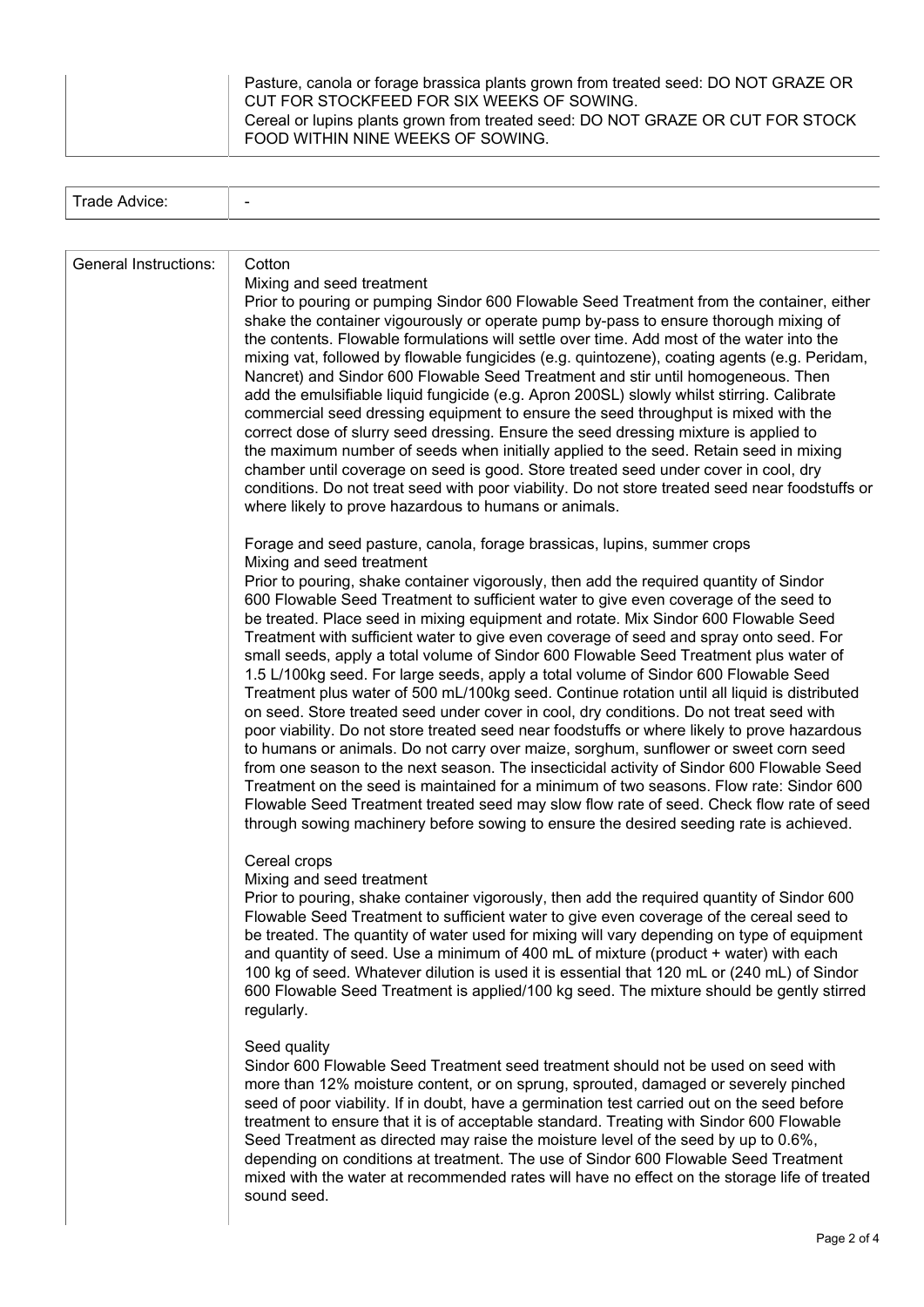| Compatibility<br>Sindor 600 Flowable Seed Treatment Flowable Seed Dressing Insecticide is compatible<br>with Baytan C Flowable Seed Dressing and Raxil C Flowable Seed Dressing for use on<br>cereal seeds. Do not use more than 600 mL of total mixture /100 kg seed (i.e. Sindor 600<br>Flowable Seed Treatment plus Baytan or Raxil plus water). Sindor 600 Flowable Seed<br>Treatment Flowable Seed Dressing Insecticide may be applied with Jockey Systemic Seed<br>Fungicide or with Semevin P Seed Dressing Insecticide.                                         |
|-------------------------------------------------------------------------------------------------------------------------------------------------------------------------------------------------------------------------------------------------------------------------------------------------------------------------------------------------------------------------------------------------------------------------------------------------------------------------------------------------------------------------------------------------------------------------|
| Storage of treated seed<br>Do not store treated seed near foodstuffs or where likely to prove hazardous to humans<br>or animals. If the seed is not used immediately after treatment it should be stored in a dry,<br>well ventilated place. Although Sindor 600 Flowable Seed Treatment has no effect on<br>the viability of treated seed, subsequent germination can be adversely affected by poor<br>storage conditions such as high moisture combined with high temperatures. No liability can<br>therefore be accepted for the performance of stored treated seed. |

| Resistance Warning: | INSECTICIDE RESISTANCE WARNING<br><b>GROUP 4A INSECTICIDE</b><br>For insecticide resistance management Sindor 600 Flowable Seed Treatment is a group 4A<br>insecticide. Some naturally occurring insect biotypes resistant to Sindor 600 Flowable Seed<br>Treatment and other Group 4A insecticides may exist through normal genetic variability<br>in any insect population. The resistant individuals can eventually dominate the insect<br>population if Sindor 600 Flowable Seed Treatment and other group 4A insecticides are<br>used repeatedly. The effectiveness of Sindor 600 Flowable Seed Treatment on resistant<br>individuals could be significantly reduced. Since the occurrence of resistant individuals<br>is difficult to detect prior to use, Sinon Australia Pty Ltd accepts no liability for any losses<br>that may result from the failure of Sindor 600 Flowable Seed Treatment to control resistant<br>insects. Sindor 600 Flowable Seed Treatment may be subject to specific resistance<br>management strategies. For further information contact your supplier, Sinon Australia Pty<br>Ltd representative or local agricultural department agronomist. |
|---------------------|----------------------------------------------------------------------------------------------------------------------------------------------------------------------------------------------------------------------------------------------------------------------------------------------------------------------------------------------------------------------------------------------------------------------------------------------------------------------------------------------------------------------------------------------------------------------------------------------------------------------------------------------------------------------------------------------------------------------------------------------------------------------------------------------------------------------------------------------------------------------------------------------------------------------------------------------------------------------------------------------------------------------------------------------------------------------------------------------------------------------------------------------------------------------------------|

| <b>PRECAUTIONS</b><br>Precautions:                                                                                                                   |                                                                                                                                                                                                                                                                             |
|------------------------------------------------------------------------------------------------------------------------------------------------------|-----------------------------------------------------------------------------------------------------------------------------------------------------------------------------------------------------------------------------------------------------------------------------|
| product. Do NOT allow seed treated with this product to contaminate seed intended for<br>held treated seed are not to be used for any other purpose. | When treated seed is stored it should be kept apart from other grain and the bags or other<br>containers should be clearly marked to indicate the contents have been treated with this<br>human consumption. Do NOT use treated seed for human consumption. Bags which have |

| Protections: | PROTECTION OF LIVESTOCK<br>Seed treated with this product must not be used for animal consumption or poultry feed or<br>mixed with animal feed. Do NOT allow seed treated with this product to contaminate seed<br>intended for animal consumption.                                                                                                                                                                                                                                                          |
|--------------|--------------------------------------------------------------------------------------------------------------------------------------------------------------------------------------------------------------------------------------------------------------------------------------------------------------------------------------------------------------------------------------------------------------------------------------------------------------------------------------------------------------|
|              | PROTECTION OF WILDLIFE, FISH, CRUSTACEANS AND ENVIRONMENT<br>Do NOT contaminate ponds, waterways and drains with this product, used containers or<br>bags which have held treated seed. Do NOT feed treated seed or otherwise expose to<br>wild or domestic birds. Any spillages of treated seed, however minor, must be cleaned<br>up immediately, preferable by recovery and re-use. If disposal is required, ensure treated<br>seeds as thoroughly buried and not accessible to birds and other wildlife. |

| Storage and<br>Disposal: | Store in the closed, original container in a cool, well ventilated area. Do not store for<br>prolonged periods in direct sunlight.<br>Triple rinse containers before disposal. Add rinsings to spray tank. DO NOT dispose of<br>undiluted chemicals on site. If recycling, replace cap and return clean containers to recycler |
|--------------------------|--------------------------------------------------------------------------------------------------------------------------------------------------------------------------------------------------------------------------------------------------------------------------------------------------------------------------------|
|                          | or designated collection point.                                                                                                                                                                                                                                                                                                |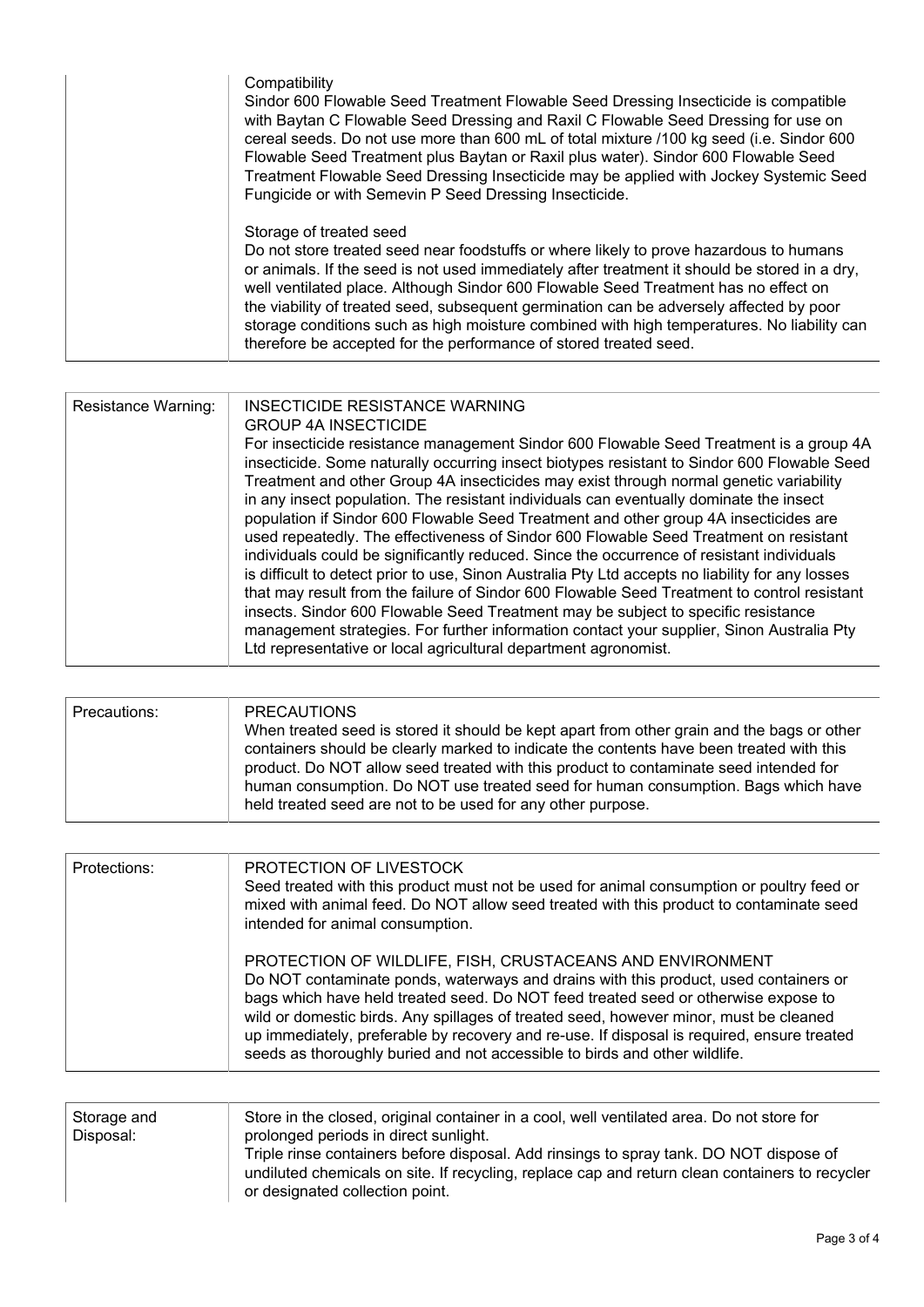| If not recycling, break, crush or puncture and deliver empty packaging to an approved<br>waste management facility. If an approved waste management facility is not available, bury<br>the empty packaging 500mm below the surface in a disposal pit specifically marked and set<br>up for this purpose clear of waterways, desirable vegetation and tree roots, in compliance<br>with relevant local, state or territory government regulations. Do not burn empty containers<br>or product<br>Refillable containers: Empty contents fully into application equipment. Close all valves and |
|----------------------------------------------------------------------------------------------------------------------------------------------------------------------------------------------------------------------------------------------------------------------------------------------------------------------------------------------------------------------------------------------------------------------------------------------------------------------------------------------------------------------------------------------------------------------------------------------|
| return to point of supply for refill or storage.                                                                                                                                                                                                                                                                                                                                                                                                                                                                                                                                             |

| Safety Directions: | Harmful if swallowed. Will irritate the eyes and skin. Repeated exposure may cause allergic<br>disorders. Avoid contact with the eyes and skin. When opening the container and using the<br>product, wear elbow length PVC gloves. Wash hands after use. After each day's use wash |
|--------------------|------------------------------------------------------------------------------------------------------------------------------------------------------------------------------------------------------------------------------------------------------------------------------------|
|                    | gloves.                                                                                                                                                                                                                                                                            |

| First Aid Instructions:   If poisoning occurs, contact a Doctor or Poisons Information Centre Phone Australia 13 11<br>26. |
|----------------------------------------------------------------------------------------------------------------------------|
|                                                                                                                            |

| First Aid<br>W. | $\overline{\phantom{0}}$ |
|-----------------|--------------------------|
|-----------------|--------------------------|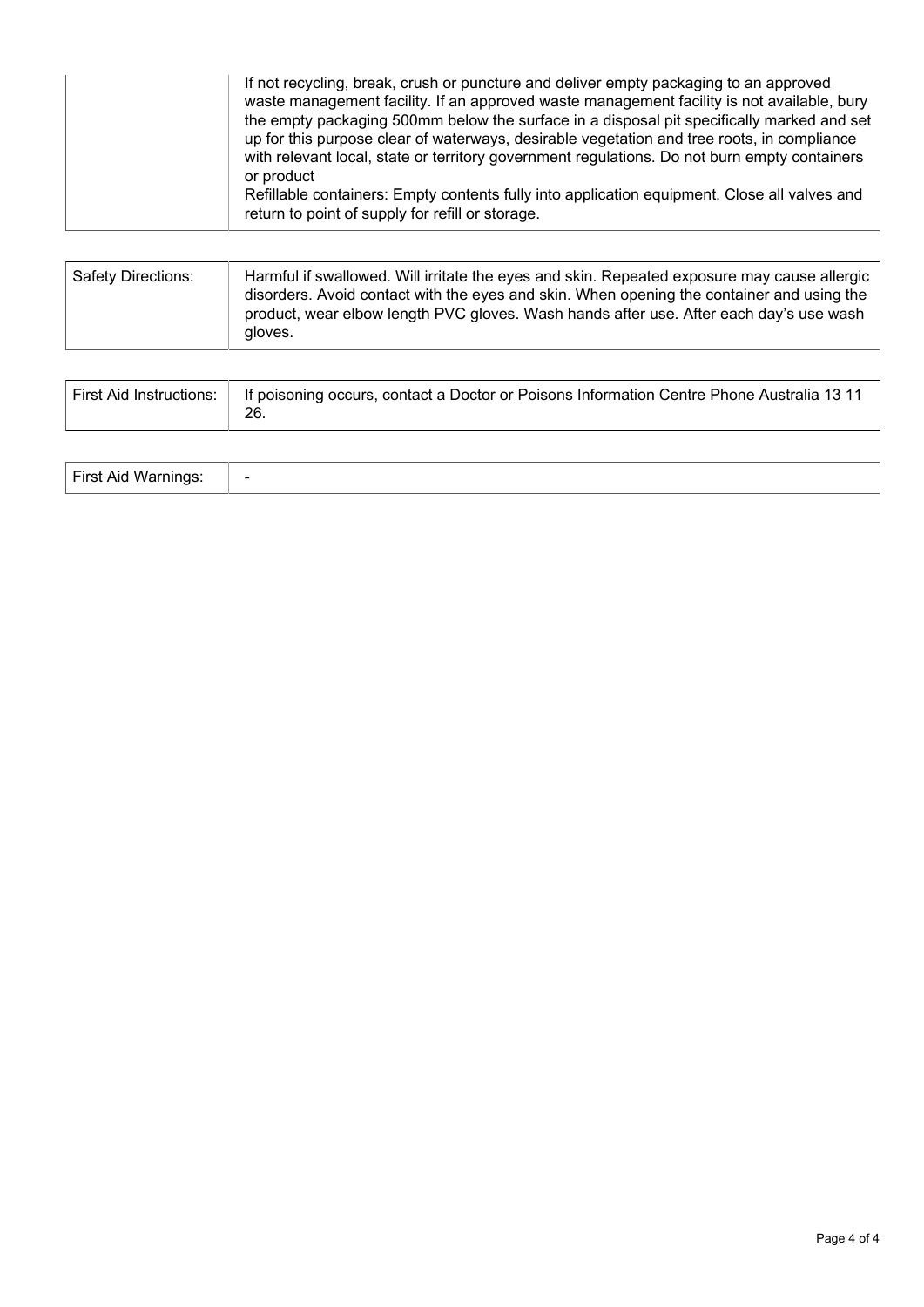| Crop                                                                                                                                                                                                                                           | <b>Pest</b>                                                                                                                                                                                                                                                                                                                                                                                                                                                              | Rate                                                                                             | <b>Critical Comments</b>                                                                                                                                                                                                                                                                                                                                                                                                                                  |
|------------------------------------------------------------------------------------------------------------------------------------------------------------------------------------------------------------------------------------------------|--------------------------------------------------------------------------------------------------------------------------------------------------------------------------------------------------------------------------------------------------------------------------------------------------------------------------------------------------------------------------------------------------------------------------------------------------------------------------|--------------------------------------------------------------------------------------------------|-----------------------------------------------------------------------------------------------------------------------------------------------------------------------------------------------------------------------------------------------------------------------------------------------------------------------------------------------------------------------------------------------------------------------------------------------------------|
| Cotton                                                                                                                                                                                                                                         | <b>Thrips</b>                                                                                                                                                                                                                                                                                                                                                                                                                                                            | 580mL, 875mL<br>or 1.17L/100kg<br>seed                                                           | Thrips damage is dependent upon thrips infesting<br>cotton seedlings and the subsequent growth rate<br>of the plants. Choose a higher rate if thrips<br>pressure is expected (e.g. winter cereal and<br>weeds supporting thrips) and/or cotton seedlings<br>are expected to experience slow growth (e.g. cool<br>weather from early planting or sown in shorter<br>season districts). The mid-rate is considered a<br>general rate for normal conditions. |
|                                                                                                                                                                                                                                                | Aphids                                                                                                                                                                                                                                                                                                                                                                                                                                                                   | 875mL or<br>1.17L/100kg<br>seed                                                                  | When applied for thrips control, these rates will<br>also control early season aphids.                                                                                                                                                                                                                                                                                                                                                                    |
|                                                                                                                                                                                                                                                | Brown flea beetle                                                                                                                                                                                                                                                                                                                                                                                                                                                        | 580mL, 875mL<br>or 1.17L/100kg<br>seed                                                           | When applied for thrips control, these rates will<br>also reduce damage to cotyledons caused by<br>brown flea beetle.                                                                                                                                                                                                                                                                                                                                     |
|                                                                                                                                                                                                                                                | Wireworms                                                                                                                                                                                                                                                                                                                                                                                                                                                                | 875mL or<br>1.17L/100kg<br>seed                                                                  | Use the higher rate for increased length of control.                                                                                                                                                                                                                                                                                                                                                                                                      |
| Maize<br>Sorghum<br>Sunflower<br>Sweetcorn                                                                                                                                                                                                     | Sugarcane wireworm<br>(Agrypnus variabilis)<br>Eastern false wireworm<br>(Pterohelaeus<br>darlingensis)<br>Striate false wireworm<br>(Pterohelaeus<br>alternatus)<br>Southern false<br>wireworm<br>(Gonocephalum<br>macleayi)<br>Black field earwig<br>(Nalva lividipes)<br>Wingless cockroach<br>(Cosmozosteria spp.,<br>Calolampra elegans, C.<br>solidata)<br>Field cricket<br>(Teleogryllus<br>commodus)<br>Black sunflower scarab<br>(Pseudoheteonyx<br>basicollis) | Maize:<br>1.4mL/1000<br>seeds<br>Sorghum,<br>sunflower,<br>sweet corn:<br>430mL/100kg<br>of seed | Apply only to high quality seed. Ensure thorough<br>coverage of seed.                                                                                                                                                                                                                                                                                                                                                                                     |
| Canola                                                                                                                                                                                                                                         | Aphids                                                                                                                                                                                                                                                                                                                                                                                                                                                                   | 400mL/ 100kg<br>of seed                                                                          | Sindor 600 Flowable Seed Treatment will protect<br>canola seedlings from early season aphid<br>damage.<br>Sindor 600 Flowable Seed Treatment will protect<br>emerging seedlings for 3-4 weeks after sowing.                                                                                                                                                                                                                                               |
| Forage and<br>seed pasture<br>(e.g. grasses<br>such as<br>ryegrass, fescue<br>and phalaris;<br>clovers such as<br>subterranean,<br>white, and<br>strawberry;<br>medics; lucerne)<br>Forage<br>brassicas (kale,<br>turnips, rape<br>and Swedes) |                                                                                                                                                                                                                                                                                                                                                                                                                                                                          |                                                                                                  | Crops must be monitored in the first 4 weeks of<br>emergence to ensure product performance.                                                                                                                                                                                                                                                                                                                                                               |